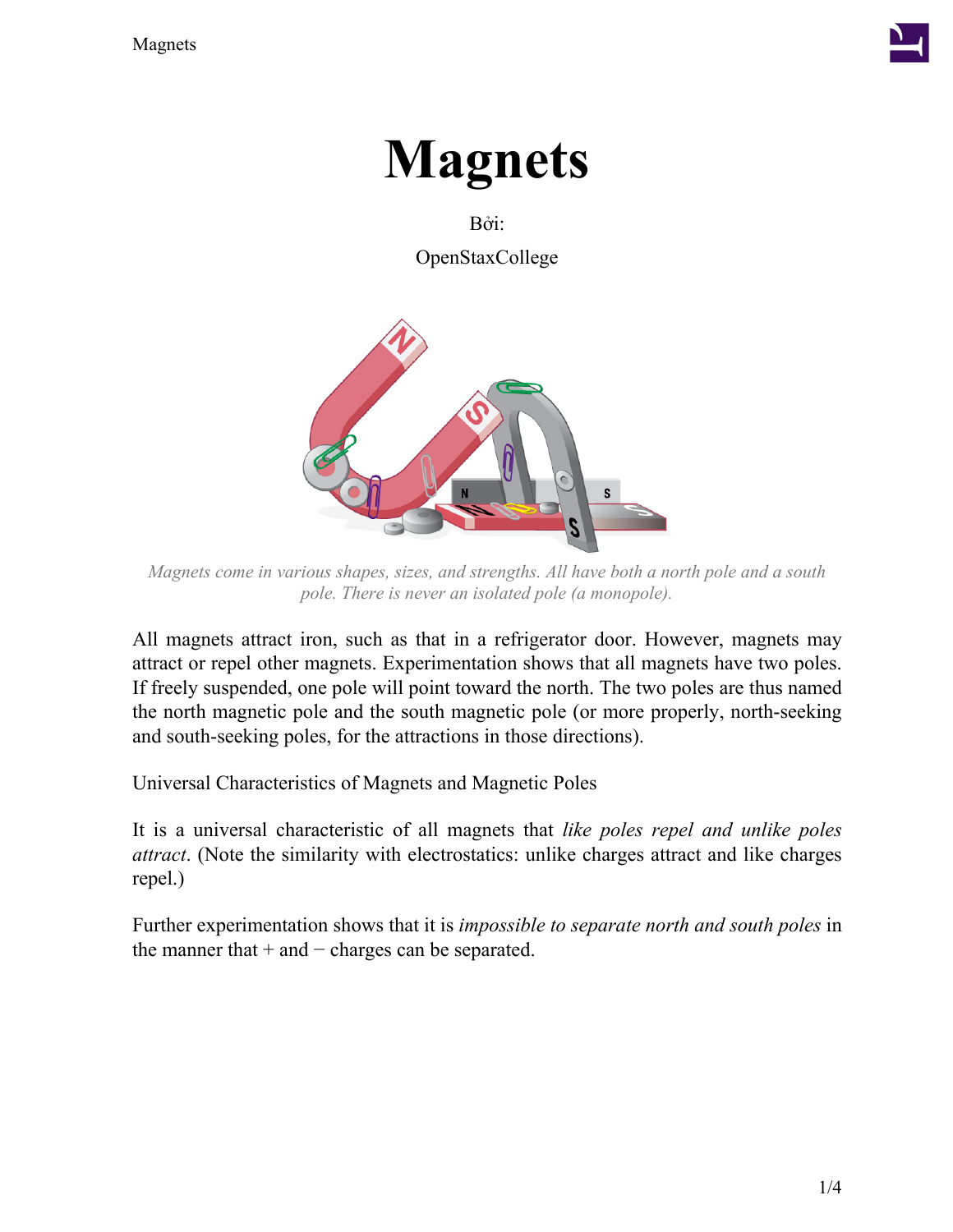#### Magnets



*One end of a bar magnet is suspended from a thread that points toward north. The magnet's two poles are labeled N and S for north-seeking and south-seeking poles, respectively.* Misconception Alert: Earth's Geographic North Pole Hides an S

The Earth acts like a very large bar magnet with its south-seeking pole near the geographic North Pole. That is why the north pole of your compass is attracted toward the geographic north pole of the Earth—because the magnetic pole that is near the geographic North Pole is actually a south magnetic pole! Confusion arises because the geographic term "North Pole" has come to be used (incorrectly) for the magnetic pole that is near the North Pole. Thus, "North magnetic pole" is actually a misnomer—it should be called the South magnetic pole.



*Unlike poles attract, whereas like poles repel.*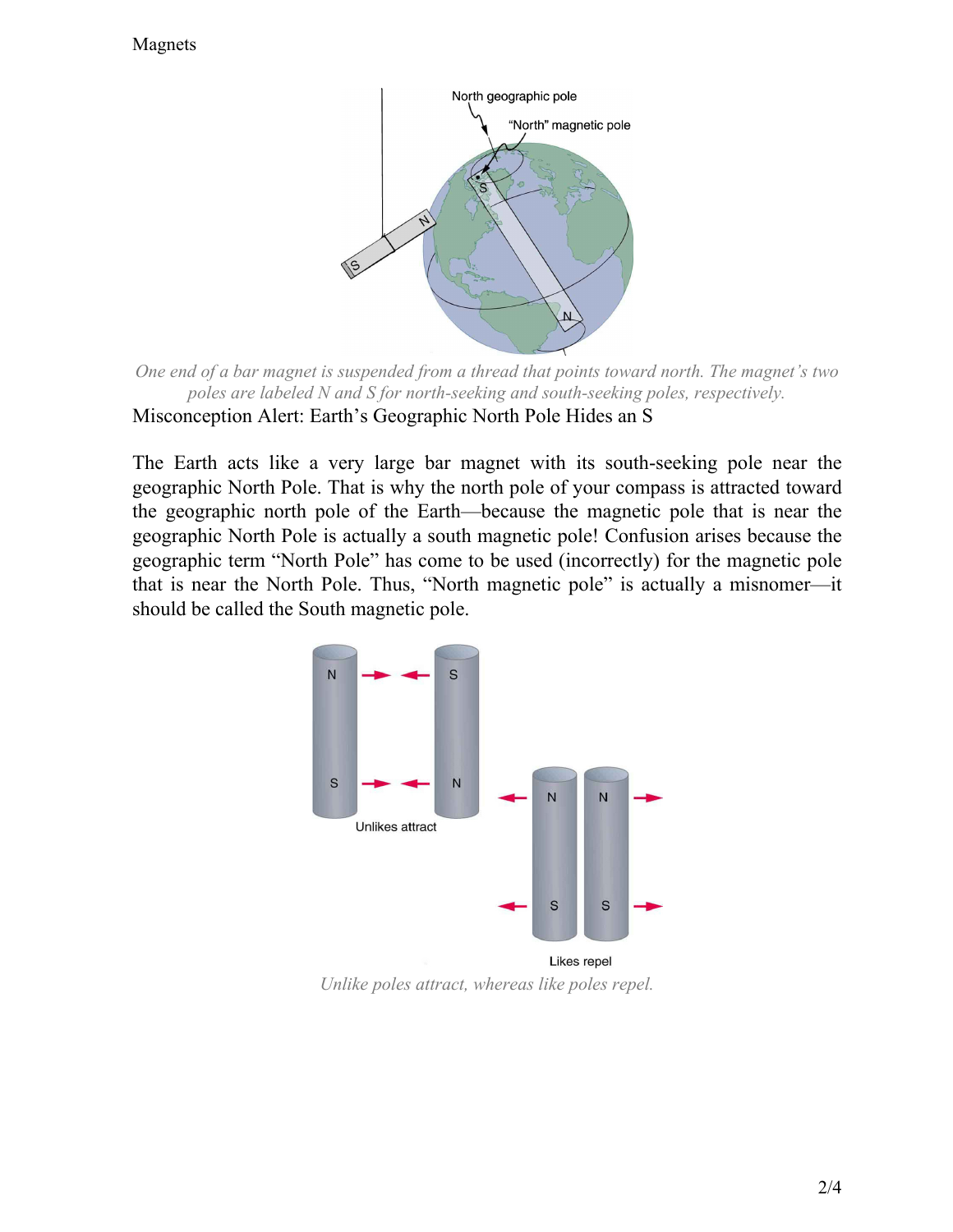### Magnets



*North and south poles always occur in pairs. Attempts to separate them result in more pairs of poles. If we continue to split the magnet, we will eventually get down to an iron atom with a north pole and a south pole—these, too, cannot be separated.*

The fact that magnetic poles always occur in pairs of north and south is true from the very large scale—for example, sunspots always occur in pairs that are north and south magnetic poles—all the way down to the very small scale. Magnetic atoms have both a north pole and a south pole, as do many types of subatomic particles, such as electrons, protons, and neutrons.

Making Connections: Take-Home Experiment—Refrigerator Magnets

We know that like magnetic poles repel and unlike poles attract. See if you can show this for two refrigerator magnets. Will the magnets stick if you turn them over? Why do they stick to the door anyway? What can you say about the magnetic properties of the door next to the magnet? Do refrigerator magnets stick to metal or plastic spoons? Do they stick to all types of metal?

## **Section Summary**

- Magnetism is a subject that includes the properties of magnets, the effect of the magnetic force on moving charges and currents, and the creation of magnetic fields by currents.
- There are two types of magnetic poles, called the north magnetic pole and south magnetic pole.
- North magnetic poles are those that are attracted toward the Earth's geographic north pole.
- Like poles repel and unlike poles attract.
- Magnetic poles always occur in pairs of north and south—it is not possible to isolate north and south poles.